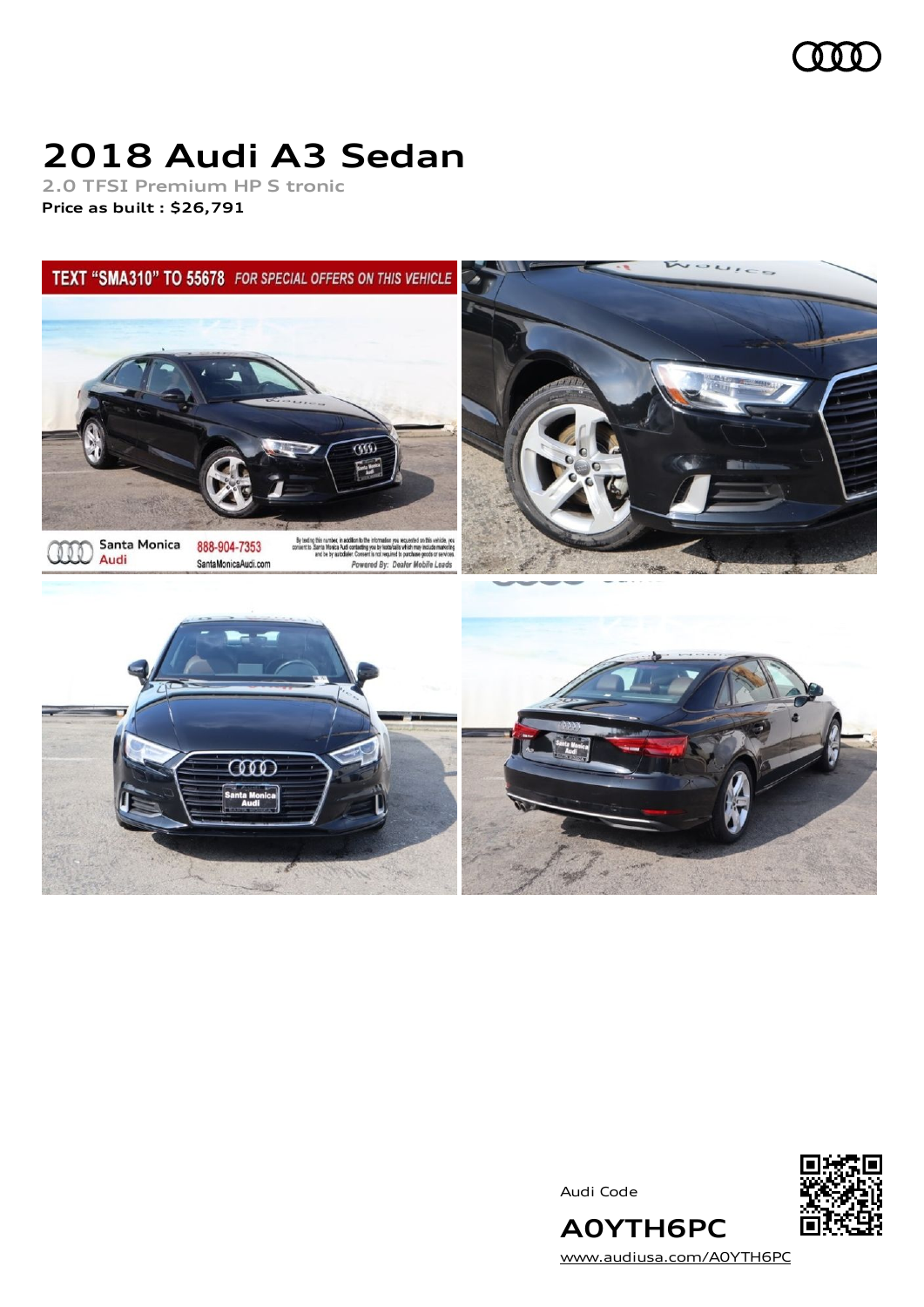**Audi 2018 Audi A3 Sedan** 2.0 TFSI Premium HP S tronic

**Price as buil[t](#page-10-0)** \$26,791

### **Exterior colour**

Mythos Black metallic

#### **Interior colour**

| Seats     | Chestnut Brown |
|-----------|----------------|
| Dashboard | Black          |
| Carpet    | <b>Black</b>   |
| Headliner | Black          |

### **Technical Specifications**

| Engine type                  | Four-cylinder                                 |
|------------------------------|-----------------------------------------------|
| stroke                       | Displacement/Bore and 1,984/82.5 x 92.8 cc/mm |
| Torque                       | 221 @ 1,600 - 4,300 lb-ft@rpm                 |
| Top track speed              | 130 mph mph $1$                               |
| Acceleration (0 - 60<br>mph) | 6.6 seconds seconds                           |
| Recommended fuel             | Premium                                       |

### TEXT "SMA310" TO 55678 FOR SPECIAL OFFERS ON THIS VEHICLE



**Further Information**

| Warranty        | No           |
|-----------------|--------------|
| Type of vehicle | Used car     |
| Mileage         | 30,467 miles |

#### **Audi Code** A0YTH6PC

**Your configuration on www.audiusa.com** [www.audiusa.com/A0YTH6PC](https://www.audiusa.com/A0YTH6PC)

**Commission number** 090620990a0e09a84d8e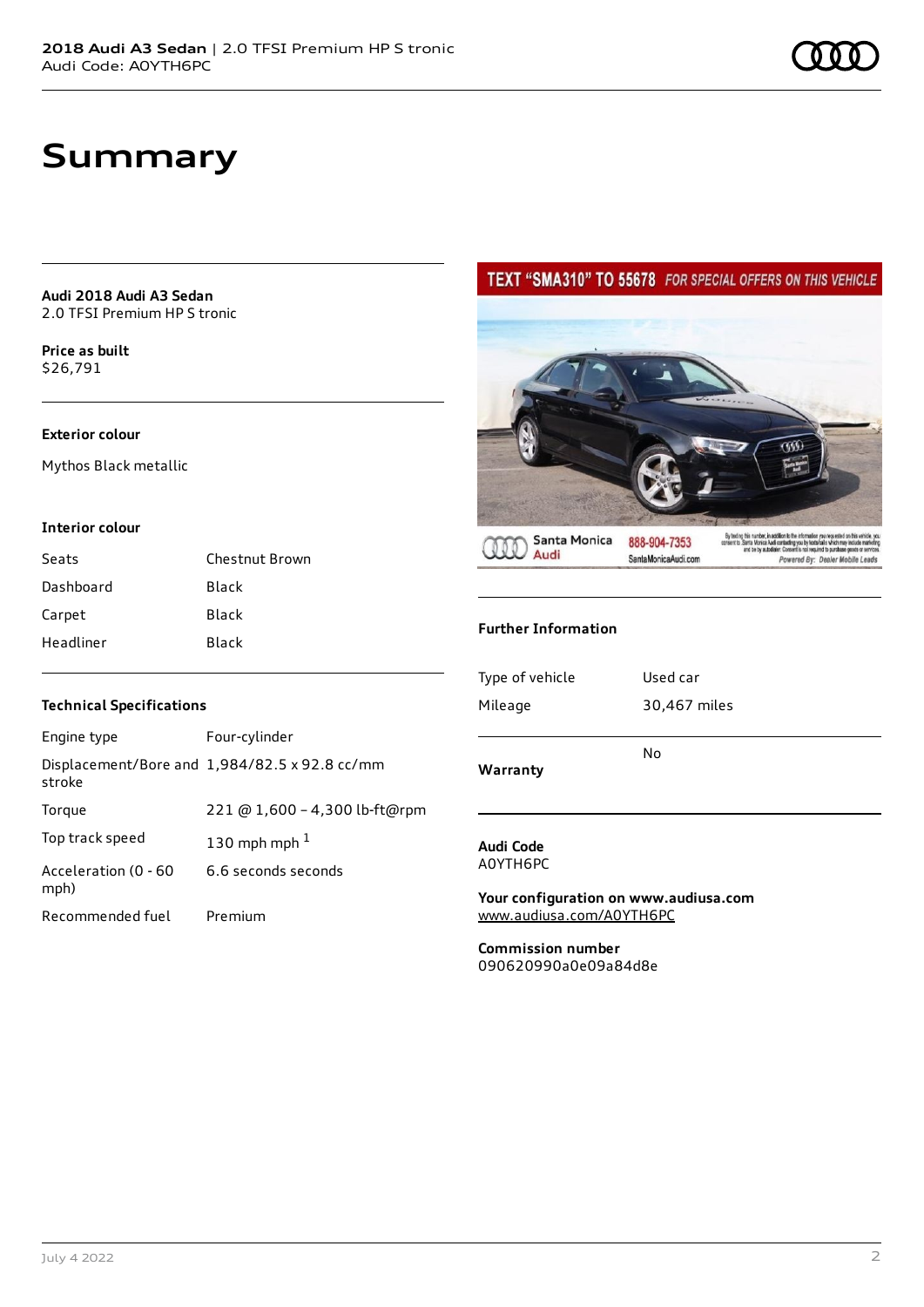# **Equipment**

Mythos Black metallic

Audi advanced key-keyless start, stop and entry

Convenience package

Ambient LED interior lighting package

Audi smartphone interface including Apple CarPlay™ and Google™ Android Auto™ for compatible devices

Audi virtual cockpit (12.3" LCD full digital instrument cluster with up to three visual modes: Infotainment and Classic. S, RS and R8 models also offer Sport mode)

MMI® Navigation plus

MMI® Radio plus with ten speakers and single CD player with MP3 playback capability









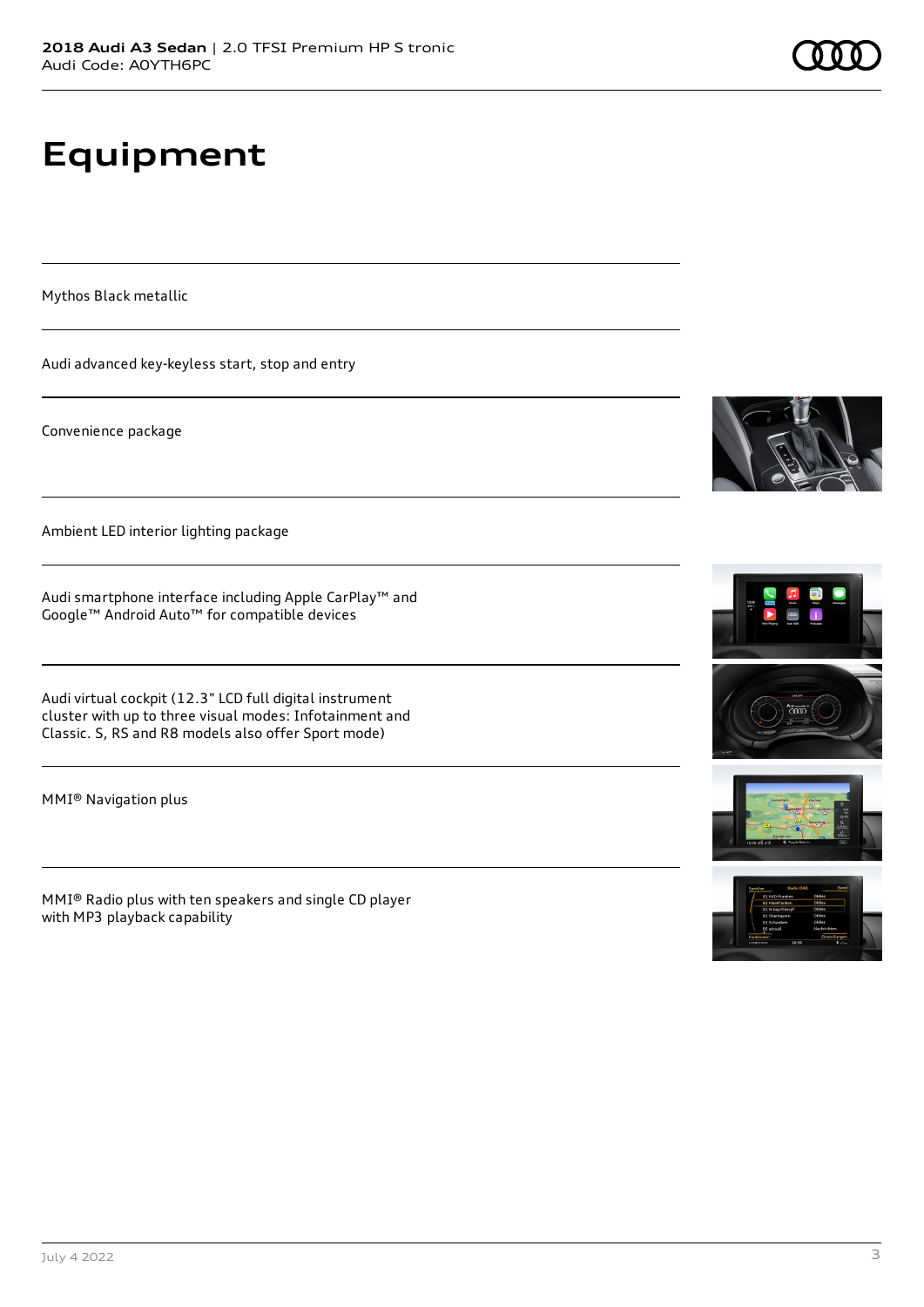## **Standard features**

### **Safety and Security**

| 4UB | Driver and front-passenger advanced airbags                         |
|-----|---------------------------------------------------------------------|
| 1AS | Electronic Stability Control (ESC) with<br>traction control (ASR)   |
| UH1 | Electromechanical parking brake                                     |
| 8T2 | Cruise control with coast, resume and<br>accelerate features        |
| 6Y8 | Top track speed of 155 mph                                          |
| 4H3 | Integrated child door locks in rear doors                           |
| 1N3 | Electromechanical power steering                                    |
| 7K6 | Tire-pressure monitoring system                                     |
| 4X3 | Front thorax side airbags and Sideguard®<br>head curtain airbags    |
| 8N6 | Rain/light sensor for automatic windshield<br>wipers and headlights |
| 3B7 | Lower Anchors and Tethers for Children<br>(LATCH) in rear seats     |
|     |                                                                     |

### **Exterior**

| 0P <sub>0</sub> | Dual exhaust outlets with chrome tips                    |
|-----------------|----------------------------------------------------------|
| 6XD             | Power-adjustable heated exterior side<br>mirrors         |
| 1S1             | Car jack                                                 |
| 9T 1            | Heated windshield washer nozzles                         |
| 0N4             | 4-link rear suspension                                   |
| 8IH             | Xenon plus headlights with LED daytime<br>running lights |
| 8TB             | Rear fog lights                                          |
| H7K             | 17" 225/45 all-season tires                              |
| 8SK             | LED taillights                                           |
| 4KC             | Side and rear windows in heat-insulating<br>glass        |

### **Exterior**

| 47F | Black trim around exterior side windows |
|-----|-----------------------------------------|
| CT0 | 17" 5-arm design wheels                 |

### **Interior**

| QJ1              | Aluminum interior package (climate control<br>vent and door handle surrounds, mirror and<br>window control trims) |
|------------------|-------------------------------------------------------------------------------------------------------------------|
| 3FB              | Panoramic sunroof                                                                                                 |
| 7M3              | Aluminum door sill inlays                                                                                         |
| 6NO              | Black cloth headliner                                                                                             |
| 9AK              | Dual-zone automatic climate control                                                                               |
| 412              | Manual-dimming interior rear view mirror                                                                          |
| 1XW              | Three-spoke multifunction steering wheel                                                                          |
| 6F3              | Front center armrest                                                                                              |
| 7F9              | Leather-wrapped gear selector                                                                                     |
| 3 <sub>NU</sub>  | Load-through facility                                                                                             |
| 7HA              | Without extended leather package                                                                                  |
| N4M              | Leather seating surfaces                                                                                          |
| 4A3              | <b>Heated front seats</b>                                                                                         |
| 5 <sub>M</sub> A | Micrometallic Silver inlays                                                                                       |
|                  |                                                                                                                   |

#### **Infotainment and Driver Assistance**

| 6K2 | Audi pre sense® front with pedestrian<br>protection |
|-----|-----------------------------------------------------|
| 7W1 | Audi pre sense <sup>®</sup> basic                   |
| KA2 | Rear view camera                                    |
| 9VD | Audi sound system                                   |
|     |                                                     |

### **(1/2)**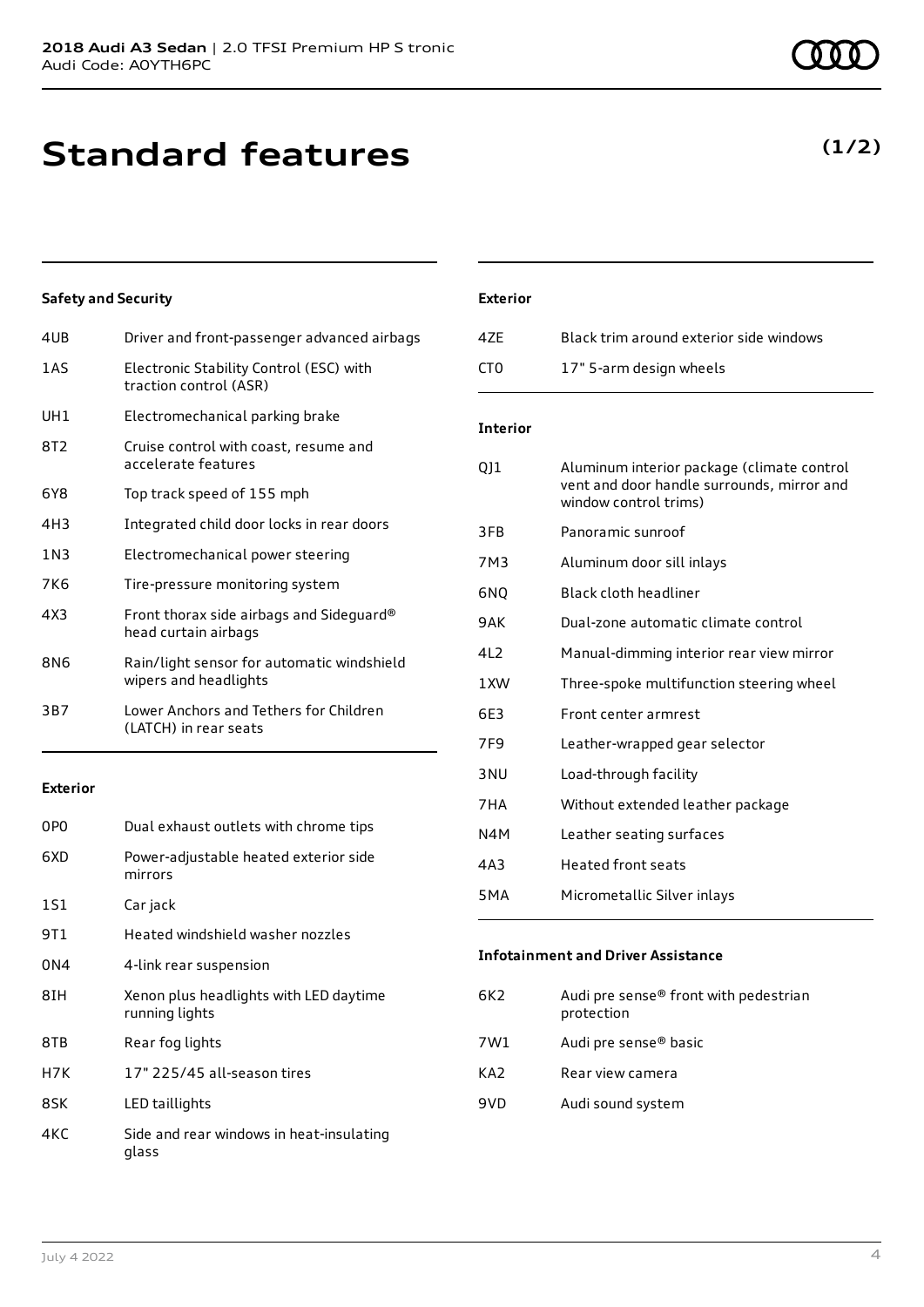**(2/2)**

### **Standard features**

### **Infotainment and Driver Assistance**

| QV3 | Sirius XM <sup>®</sup> Satellite Radio |  |
|-----|----------------------------------------|--|
|     |                                        |  |

9ZX BLUETOOTH® wireless technology preparation for compatible devices

July 4 2022 5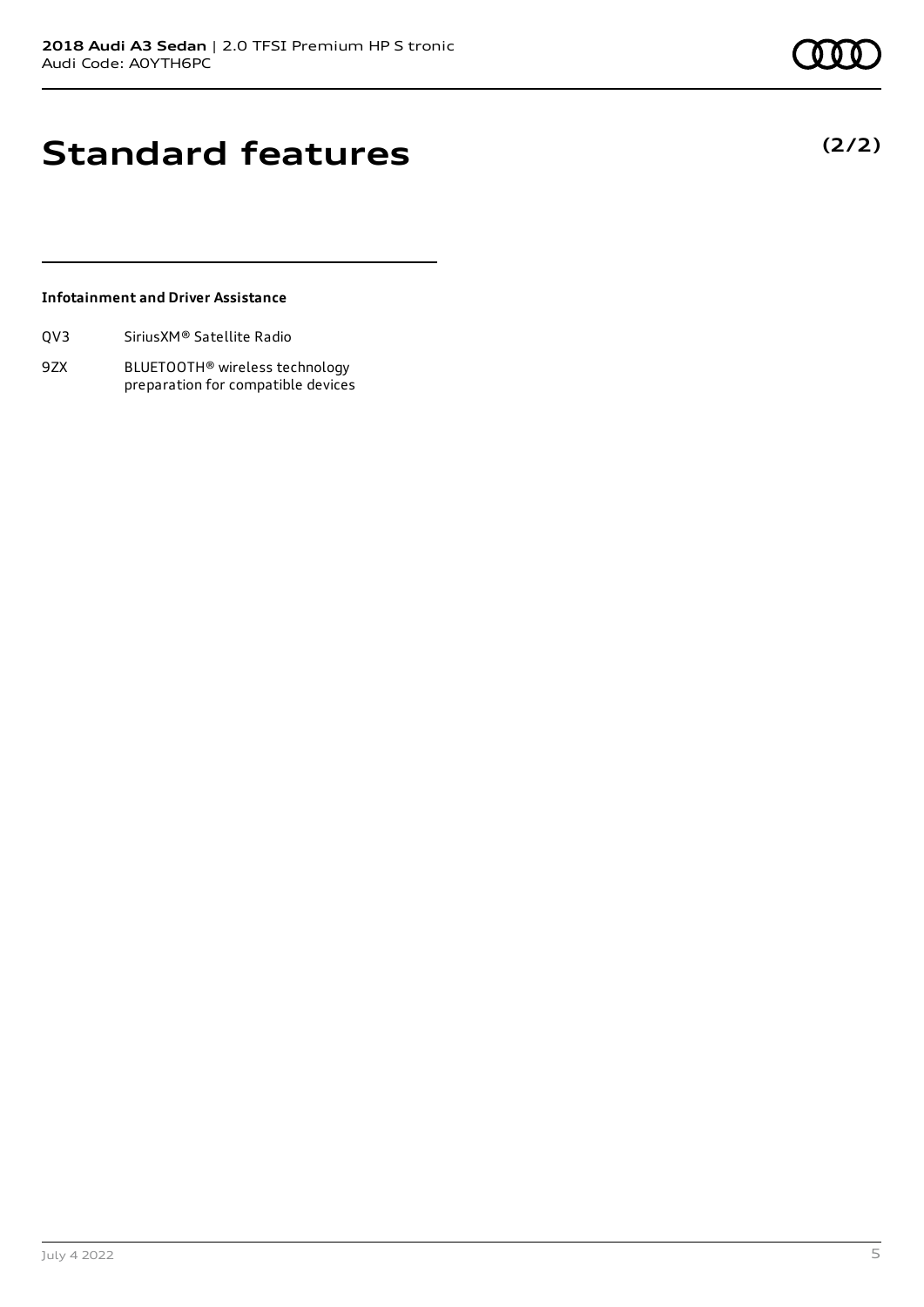## **Dealer remarks**

2018 Audi A3 2.0T Premium FrontTrak Mythos Black Metallic FrontTrak Still Under Factory Warranty, LOW LOW MILES!, Leather Seats, Chestnut Brown w/Leather Seating Surfaces, Audi Beam-Rings, Audi Connect PRIME & PLUS 6 Month Trial, Audi Virtual Cockpit, Brake assist, Exterior Parking Camera Rear, Heated front seats, Navigation System, Power moonroof, Radio: Audi MMI Navigation Plus w/MMI Touch, Technology Package, Wheels: 7.5" x 17" 5-Arm-Design. Clean CARFAX. CARFAX One-Owner.

Check out our impressive fleet of luxury vehicles, at 900 Santa Monica Boulevard where you can test drive a preowned Audi today. Our customers leave our dealership 100% satisfied with our excellent customer service and our friendly salespeople. We invite you to find out for yourself what makes us the preferred resource for Audi products and service in southern California.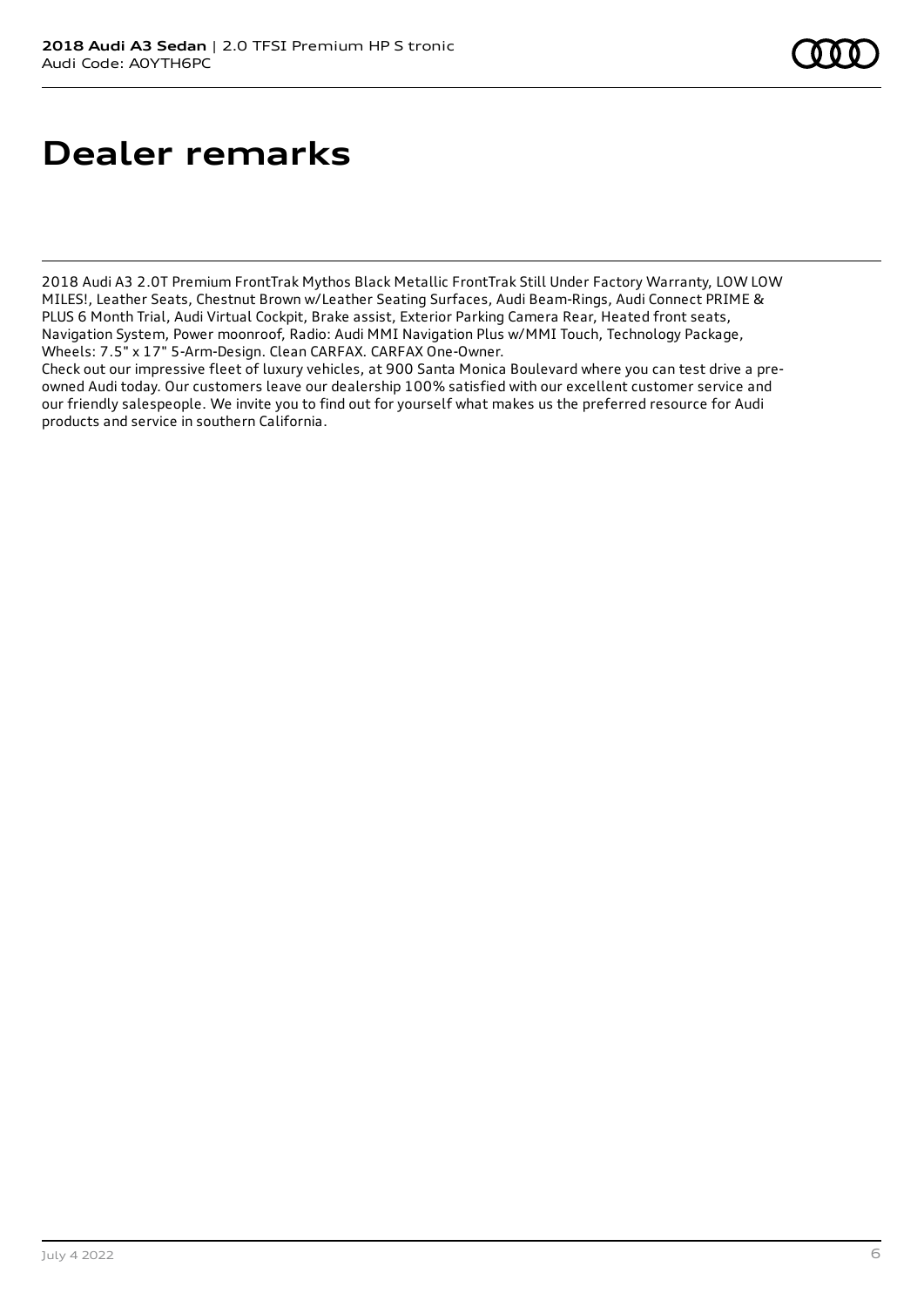## **Technical Specifications**

### **Engineering | Performance**

| Engine type                                 | Four-cylinder                                        | Gear ratios: 6th                                | 0.755:1                           |
|---------------------------------------------|------------------------------------------------------|-------------------------------------------------|-----------------------------------|
| Power Level                                 | 40                                                   | Gear ratios: 7th                                | 0.635:1                           |
| Displacement                                | 2.01                                                 | Gear ratios: Reverse                            | 2.901:1                           |
| Max. output ps/hp                           | 186 @ 4,400 - 6,000 @ rpm                            | Drivetrain type                                 | S tronic <sup>®</sup> dual-clutch |
| Torque                                      | 221 @ 1,600 - 4,300 lb-ft@rpm                        | Gear ratios: Final Drive                        | 1st-5th 4.769: 1, 6th-7th &       |
| Valvetrain                                  | 16-valve DOHC                                        |                                                 | Reverse 3.444: 1                  |
| Acceleration (0 - 60                        | 6.6 seconds seconds                                  | Gear ratios: 4th                                | 0.925:1                           |
| mph)                                        |                                                      | Transmission                                    | Seven-speed S tronic® dual-clutc  |
| Engine block                                | Cast-iron                                            | automatic transmission with fron<br>wheel drive |                                   |
| Induction/fuel injection Turbocharged/TFSI® |                                                      | Gear ratios: 5th                                | 0.705:1                           |
| Cylinder head                               | Aluminum-alloy                                       | Gear ratios: 2nd                                | 2.750:1                           |
| stroke                                      | Displacement/Bore and $1,984/82.5 \times 92.8$ cc/mm | Gear ratios: 3rd                                | 1.767:1                           |
| Top track speed <sup>1</sup>                | 130 mph mph                                          | Gear ratios: 1st                                | 3.400:1                           |

### **Electrical system**

| Alternator | 14 Volts - 320A |
|------------|-----------------|
| Battery    | 12 Volts - 59Ah |

### **Transmission | Drivetrain**

| Steering                 |                                                                                                    |
|--------------------------|----------------------------------------------------------------------------------------------------|
|                          |                                                                                                    |
| Gear ratios: 1st         | 3.400:1                                                                                            |
| Gear ratios: 3rd         | 1.767:1                                                                                            |
| Gear ratios: 2nd         | 2.750:1                                                                                            |
| Gear ratios: 5th         | 0.705:1                                                                                            |
| Transmission             | Seven-speed S tronic <sup>®</sup> dual-clutch<br>automatic transmission with front-<br>wheel drive |
| Gear ratios: 4th         | 0.925:1                                                                                            |
| Gear ratios: Final Drive | 1st-5th 4.769: 1, 6th-7th &<br>Reverse 3.444: 1                                                    |
| Drivetrain type          | S tronic® dual-clutch                                                                              |
| Gear ratios: Reverse     | 2.901:1                                                                                            |
|                          |                                                                                                    |

| Steering type                              | Electromechanical power steering<br>system |
|--------------------------------------------|--------------------------------------------|
| Turning diameter, curb- 36.1 ft<br>to-curb |                                            |
| Steering ratio                             | 15.3:1                                     |

#### **Suspension**

| Front axle | MacPherson strut front suspension |
|------------|-----------------------------------|
| Rear axle  | Four-link rear suspension         |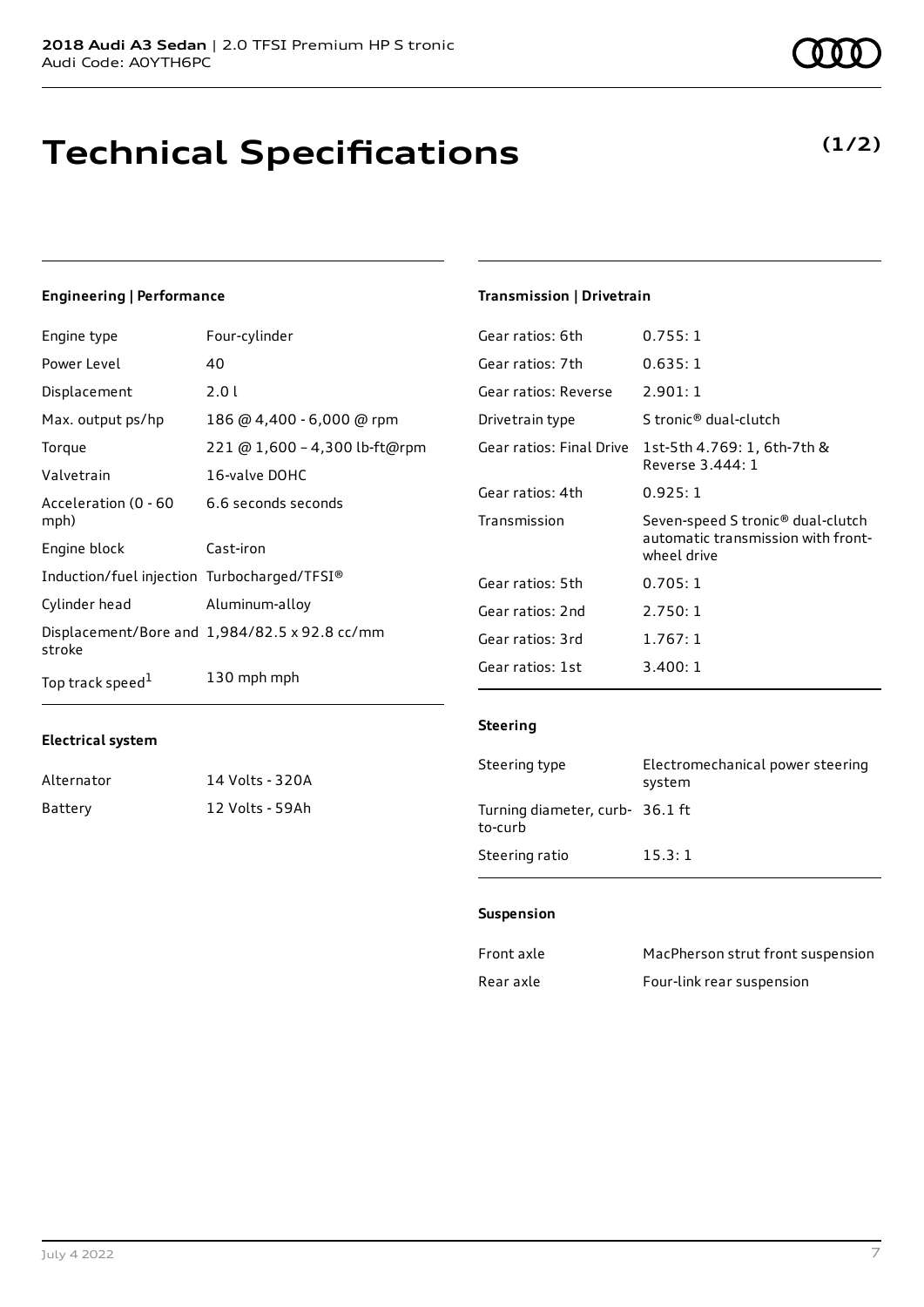# **Technical Specifications**

### **Brakes**

| <b>Front brakes</b><br>12.3 (ventilated disc) in |                                                                                                   | Seating capacity                       |  |
|--------------------------------------------------|---------------------------------------------------------------------------------------------------|----------------------------------------|--|
| Rear brakes                                      | 10.7 (solid disc) in                                                                              | Shoulder room, re                      |  |
| Parking brake                                    | Electromechanical                                                                                 | Head room with f<br>sunroof            |  |
| <b>Body</b>                                      |                                                                                                   | Leg room, rear                         |  |
|                                                  |                                                                                                   | Shoulder room, fr                      |  |
| Material                                         | Lightweight construction<br>technology - fully galvanized steel<br>unibody with aluminum hood and | Head room with r<br>sunroof            |  |
|                                                  | front subframe                                                                                    | Leg room, front                        |  |
| Corrosion protection                             | Multistep anti-corrosion protection                                                               | Cargo volume, rea<br>seatbacks un/fold |  |

#### **Warranty | Maintenance**

| Warranty    | 4-year/50,000-mile Audi New<br>Vehicle Limited Warranty                       |
|-------------|-------------------------------------------------------------------------------|
| Maintenance | 12-month/10,000-mile (whichever<br>occurs first) NO CHARGE first<br>scheduled |

### **Exterior Measurements**

| Height                        | 55.7 in                       |
|-------------------------------|-------------------------------|
| Length                        | 175.5 (175.7 with S line®) in |
| Wheelbase                     | 103.8 in                      |
| Drag coefficient              | 0.30 Cw                       |
| Overall width with<br>mirrors | 77.2 in                       |
| Track rear                    | 60.1 in                       |
| Track front                   | $61.2$ in                     |
| Curb weight                   | 3,197 lb                      |

### **Interior measurements**

| Seating capacity                          | 5                     |
|-------------------------------------------|-----------------------|
| Shoulder room, rear                       | 53.0 in               |
| Head room with front<br>sunroof           | $36.5$ in             |
| Leg room, rear                            | 35.1 in               |
| Shoulder room, front                      | 54.8 in               |
| Head room with rear<br>sunroof            | $36.1$ in             |
| Leg room, front                           | 41.2 in               |
| Cargo volume, rear<br>seatbacks up/folded | 12.3/N/A cu ft, cu ft |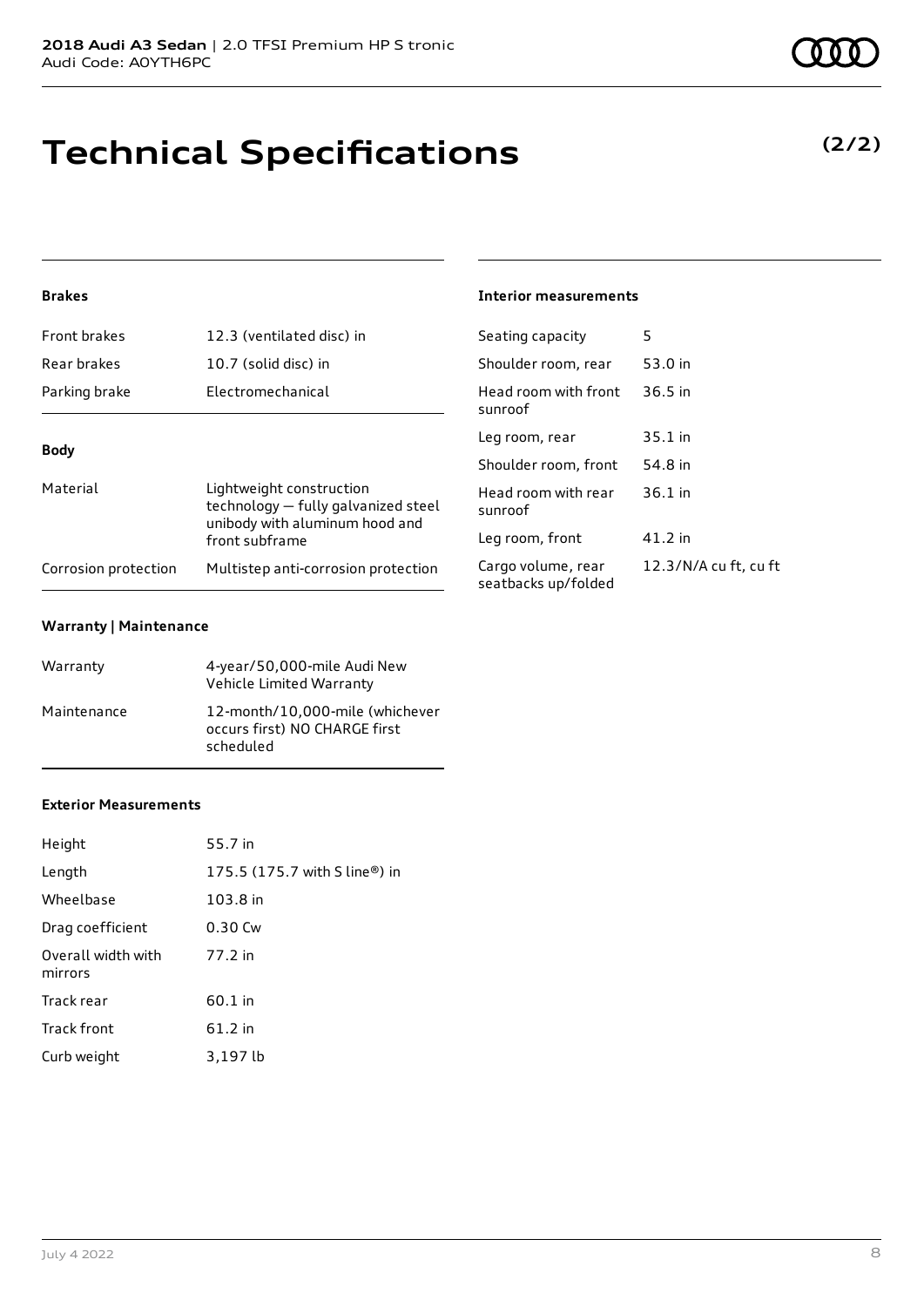### **Consumption- and emission**

### **Consumption by NEDC**

| urban       | $26$ mpg |
|-------------|----------|
| extra-urban | 35 mpg   |
| combined    | 29 mpg   |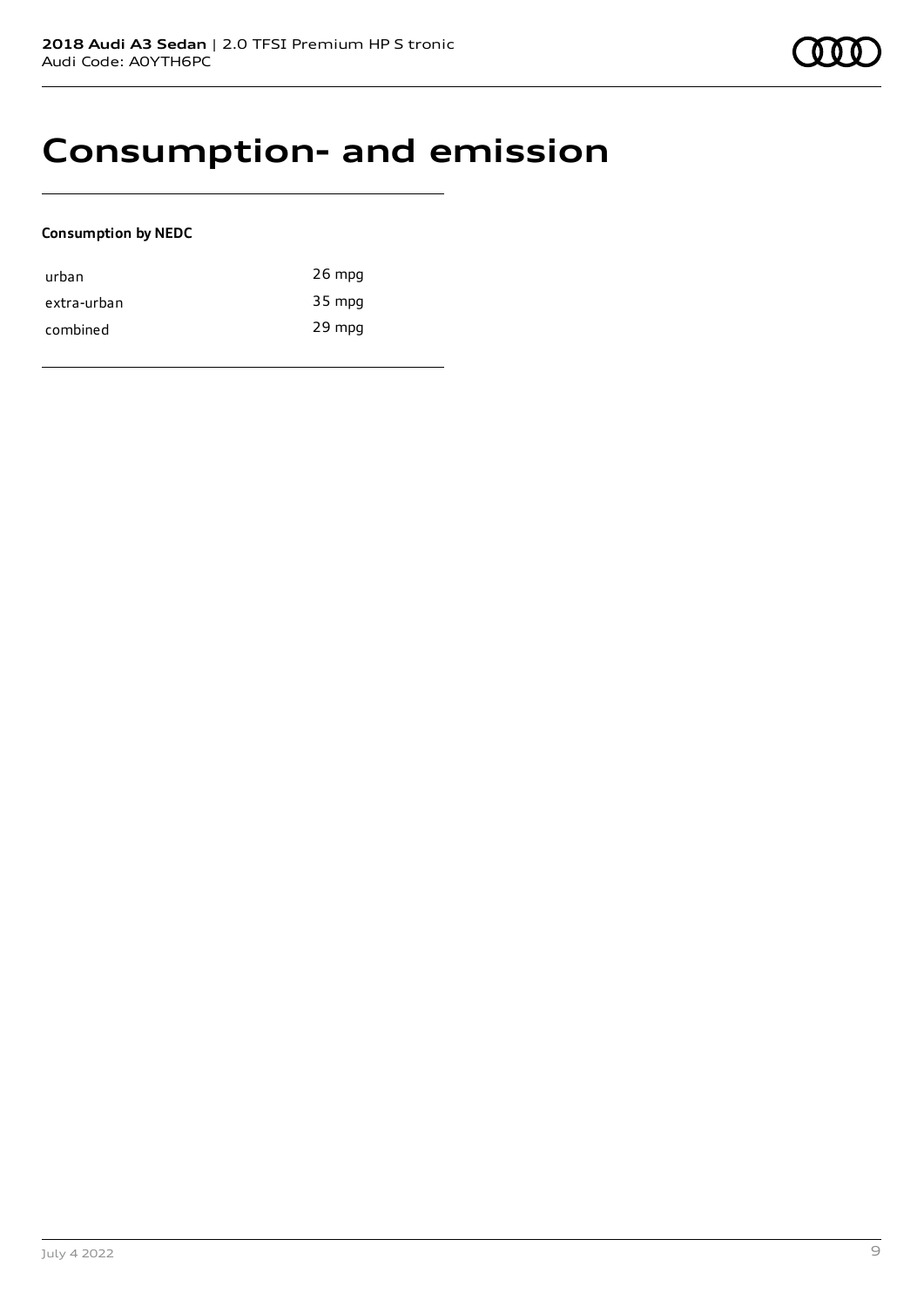### **Contact**

Dealer **Santa Monica Audi**

1020 Santa Monica Blvd 90401 Santa Monica **CA** 

Phone: +13103939922 FAX: 3103953495

www: [https://www.santamonicaaudica.com](https://www.santamonicaaudica.com/)